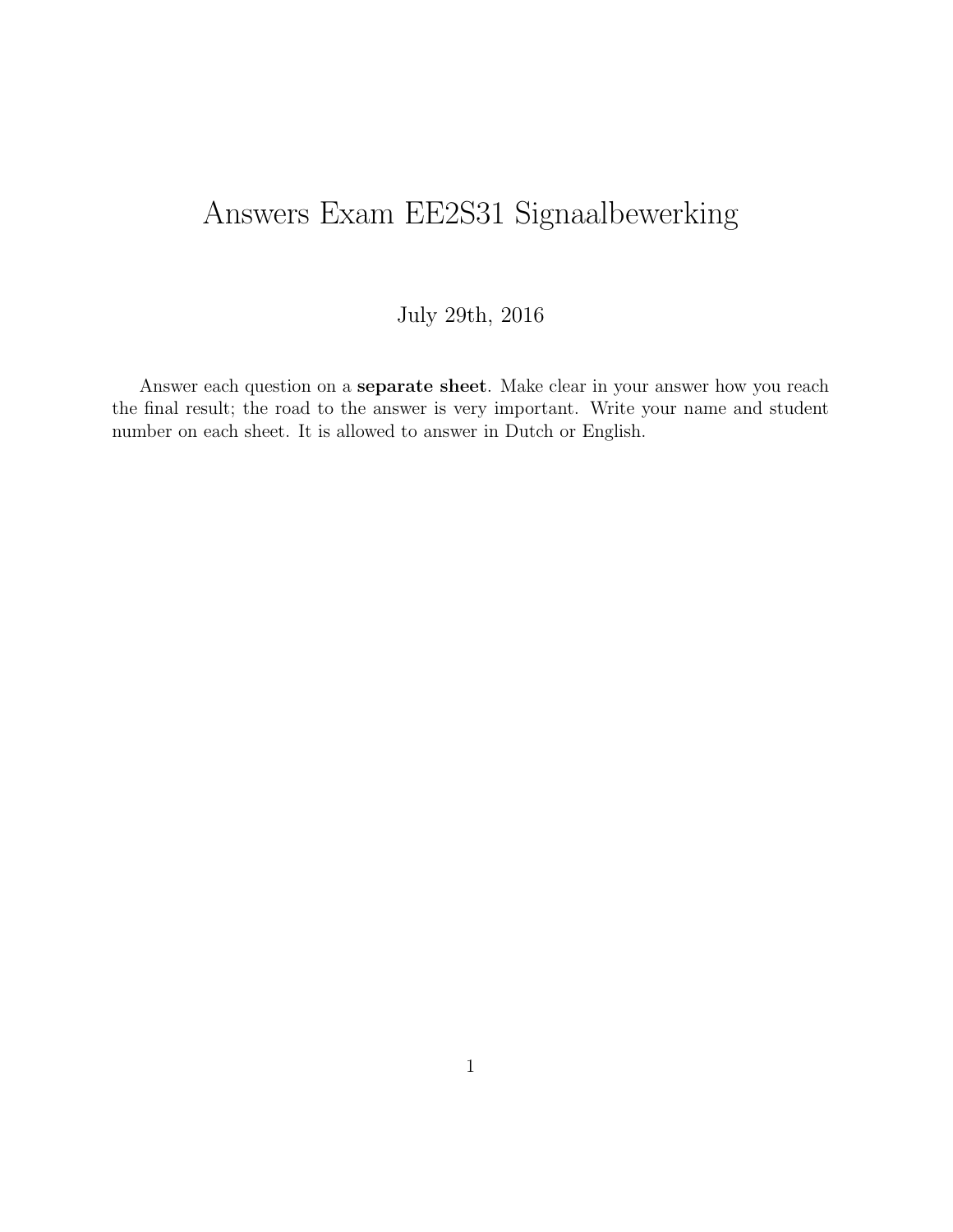## Question 1 (9 points)

$$
\begin{aligned} \textbf{(2 p)} \text{ (a)} \ f_X(x) &= \int_{y=0}^{x^2} \frac{x^4}{2} dy = \left[ \frac{x^4 y}{2} \right]_{y=0}^{y=x^2} = \frac{x^6}{2} \\ f_Y(y) &= \int_{x=\sqrt{y}}^1 \frac{x^4}{2} dx = \left[ \frac{x^5}{10} \right]_{x=\sqrt{y}}^{x=1} = \frac{1}{10} (1 - y^{5/2}). \end{aligned}
$$

(1 p) (b)  $f_{X|Y}(x|y) = f_{X,Y}(x,y)/f_Y(y) = \frac{5x^4}{1-x^5}$  $\frac{5x^4}{1-y^{5/2}}$  for  $0 \le x \le 1$  and  $0 \le y \le x^2$ 

(2 p) (c) Calculate 
$$
\hat{X} = E[X] = \int_0^1 \frac{5x^5}{2} dx = \frac{5}{12}
$$
.

- (2 p) (d) Calculate  $\hat{X} = E[X|y] = \int_0^1 f_{X|Y}(x|y) dx = \int_0^1$  $x^3$  $\frac{x^3}{2(1-y^{3/2})}dx = \frac{1}{8(1-y^2)}$  $\frac{1}{8(1-y^{3/2})}$ .
- $(1 p)$  (e) If X and Y are dependent, knowing something about the realizatio of Y tells something about the realization of  $x$ . The conditional information on  $y$  gives thus additional information on x.
- $(1 p)$  (f) When X and Y are independent.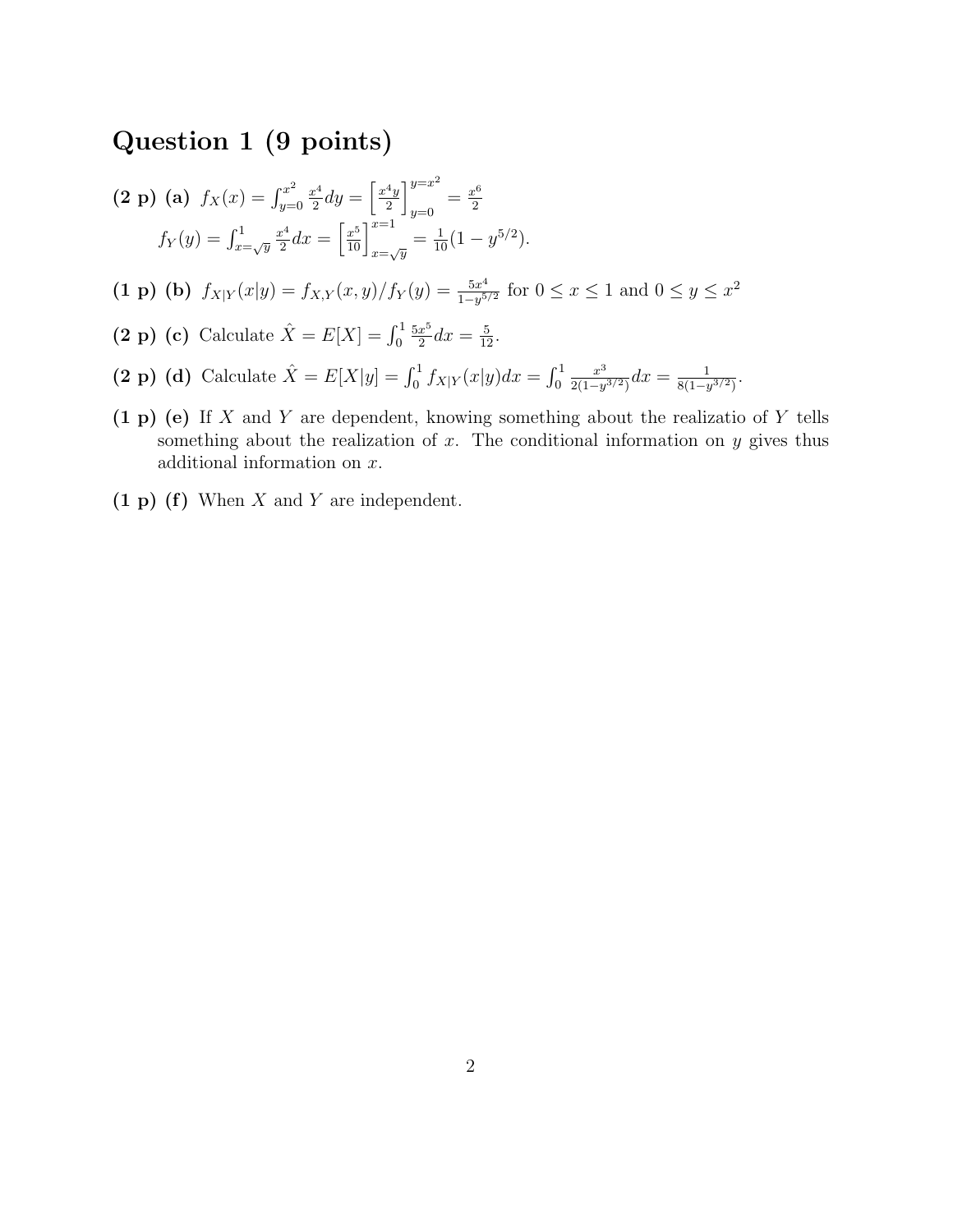### Question 2 (11 points)

(1 p) (a)

(1 p) (b) The distribution of  $X(t)$  will be time dependent and not shift invariant. Process  $X(t)$  is therefore thus non-stationary.

(2 p) (c) The moment generating function for A is  $E[e^{sA}] = \frac{\lambda}{\lambda-s}$ .  $E[A] = \frac{d\phi_A(s)}{ds}$  $\Big|_{s=0} = \frac{1}{\lambda}$  $\frac{1}{\lambda}$ .  $E[A^2] = \frac{d^2 \phi_A(s)}{ds^2}$  $ds^2$  $\Big|_{s=0} = \frac{2}{\lambda^2}$  $\frac{2}{\lambda^2}$ .

- $(1 \text{ p}) (d) E[X(t)] = t + \frac{1}{\lambda}$  $\frac{1}{\lambda}$ .
- (1 p) (e)  $R_X(t,\tau) = E[(t+A)(t+\tau+A)] = t^2 + t\tau + (2t+\tau)E[A] + E[A^2].$
- (3 f) (h)

$$
f(\tau) = h(\tau) * h(-\tau)
$$
  
=  $\int_{-\infty}^{\infty} 4e^{-2t}u(t)4e^{-2t+2\tau}u(-\tau + t)dt$   
=  $\begin{cases} 16e^{2\tau} \int_{\tau}^{\infty} e^{-4t}dt = 4e^{-2\tau} & \text{if } \tau \ge 0 \\ 16e^{2\tau} \int_{0}^{\infty} e^{-4t}dt = 4e^{2\tau} & \text{if } \tau < 0 \end{cases}$   
 $R_Y(\tau) = R_X(\tau) * f(\tau) = \sigma_X^2 4e^{2|\tau|}.$ 

Consider now the case where the input to the system in Fig. 1 has changed into  $X'(t) =$  $X(t) + 1$ 

(2 p) (g)  $E[Y(t)] = E[X'(t)] \int_0^\infty h(t)dt = \int_0^\infty 4e^{-2t}dt = 2$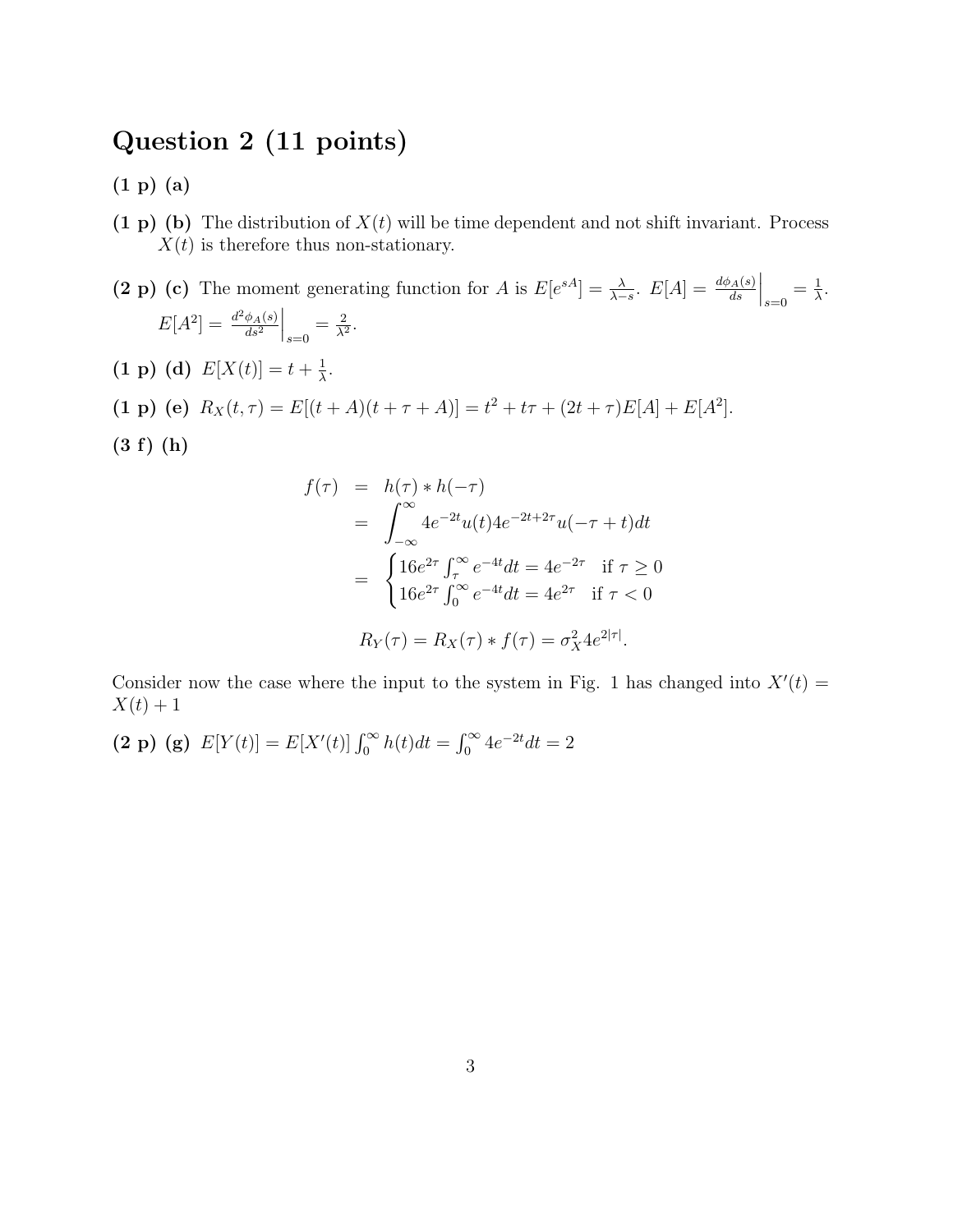#### Question 3 (9 points)

(2 p) (a) The input-output relation is given by  $Y(z) = bX(z) + az^{-1}Y(z)$  so that

$$
H(z) = \frac{Y(z)}{X(z)} = \frac{b}{1 - az^{-1}} = \frac{bz}{z - a},
$$

with region of convergence  $|z| > |a|$  since the filter is causal (ROC is the exterior of a circle). The transfer function has a zero at  $z = 0$  and a pole at  $z = a$ .

- (1 p) (b) The impulse response is given by  $h(n) = ba^n u(n)$ .
- (1 p) (c) The system is BIBO stable if all poles lie inside the unit circle. Hence  $|a| < 1$ and no restrictions on b.
- (2 p) (d) The distribution of the quantisation noise is given by  $p_E(e) = \Delta^{-1}$  for  $e \in$  $\left[-\frac{\Delta}{2}\right]$  $\frac{\Delta}{2}$ ,  $\frac{\Delta}{2}$  $\frac{\Delta}{2}$ ). Hence, the mean is zero due to the symmetric. The variance is given by

$$
\sigma_E^2 = \int_{-\Delta/2}^{\Delta/2} e^2 \Delta^{-1} de = \Delta^{-1} \frac{1}{3} e^3 \Big|_{-\Delta/2}^{\Delta/2} = \frac{\Delta^2}{12}.
$$

(3 p) (e) The transfer function from both noise source to the output is given by  $\frac{z}{z-a}$ , which corresponds to an impulse response  $a^n u(n)$ . The total variance seen at the output of the filter is thus given by

$$
\sigma_{\text{tot}}^2 = 2 \frac{\Delta^2}{12} \sum_n |a^n u(n)|^2 = 2 \frac{\Delta^2}{12} \frac{1}{1 - a^2}.
$$